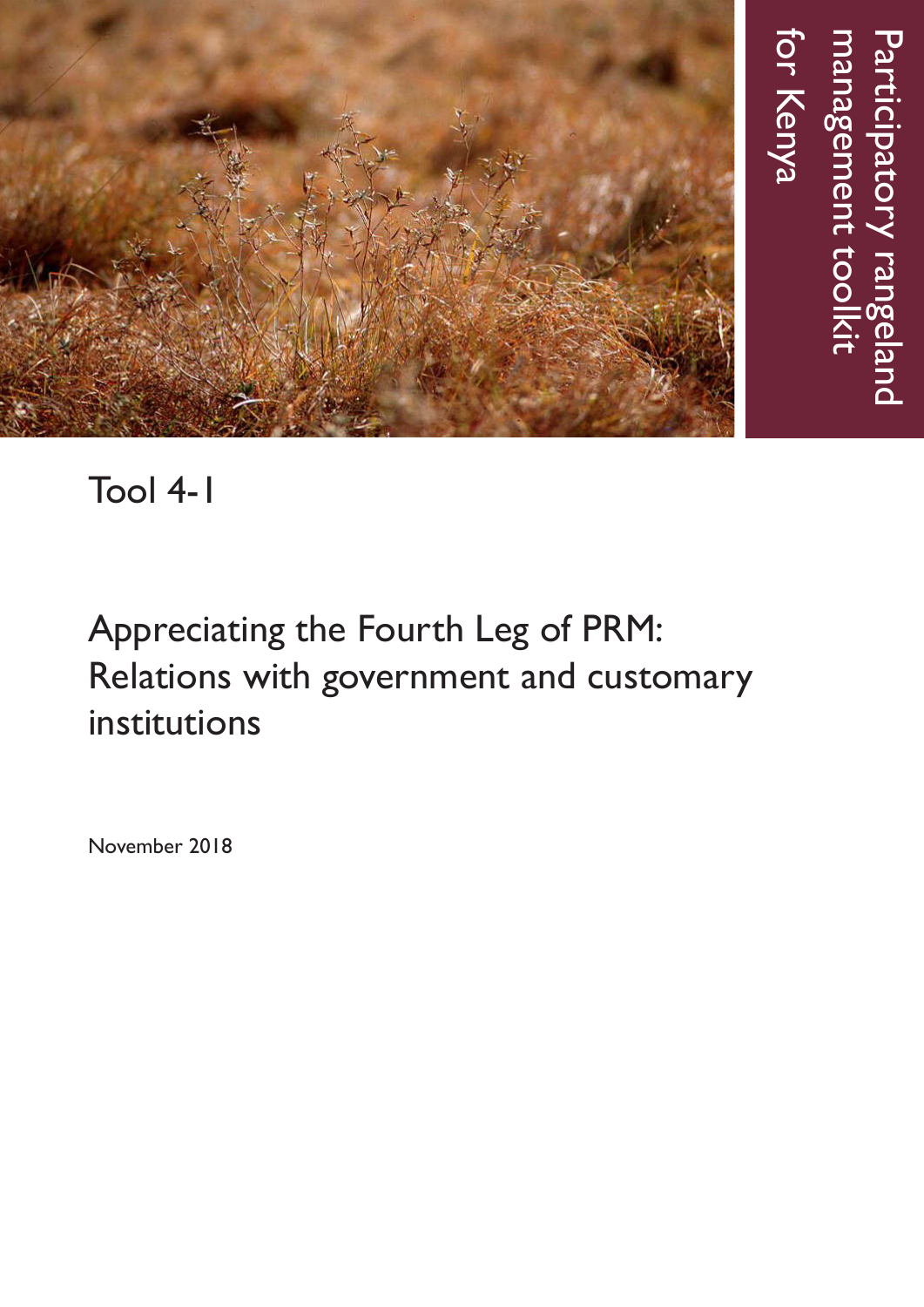# Tool 4-1 Appreciating the Fourth Leg of PRM: Relations with government and customary institutions

### **Objective**

To prepare members of the rangeland management institution and other stakeholders to plan and implement interventions that strengthen the Fourth Leg of participatory rangeland management

### Anticipated output

The rangeland management institution engages with government and, where applicable, customary institutions:

- to secure recognition for itself as a representative body of the community and for the community's rangeland management activities; and
- to build strong and constructive relationships with authorities at higher levels.

#### Participants in this activity

- Members of the rangeland management institution
- Other county, sub-county and community stakeholders: e.g. ward administrators, influential elders and traditional leaders, chiefs, etc.

#### Introduction

The Fourth Leg of participatory rangeland management (PRM) is concerned with the community's and the rangeland management institution's relationships and interactions with government and customary institutions. The rangeland management institution as an organization needs to have relationships with governance bodies at higher levels. These authorities at higher levels—national government, county government, and in some cases, customary institutions—have roles to play in confirming the legitimacy of a community rangeland management institution. These kinds of vertical relationships connect not only community and government organizations from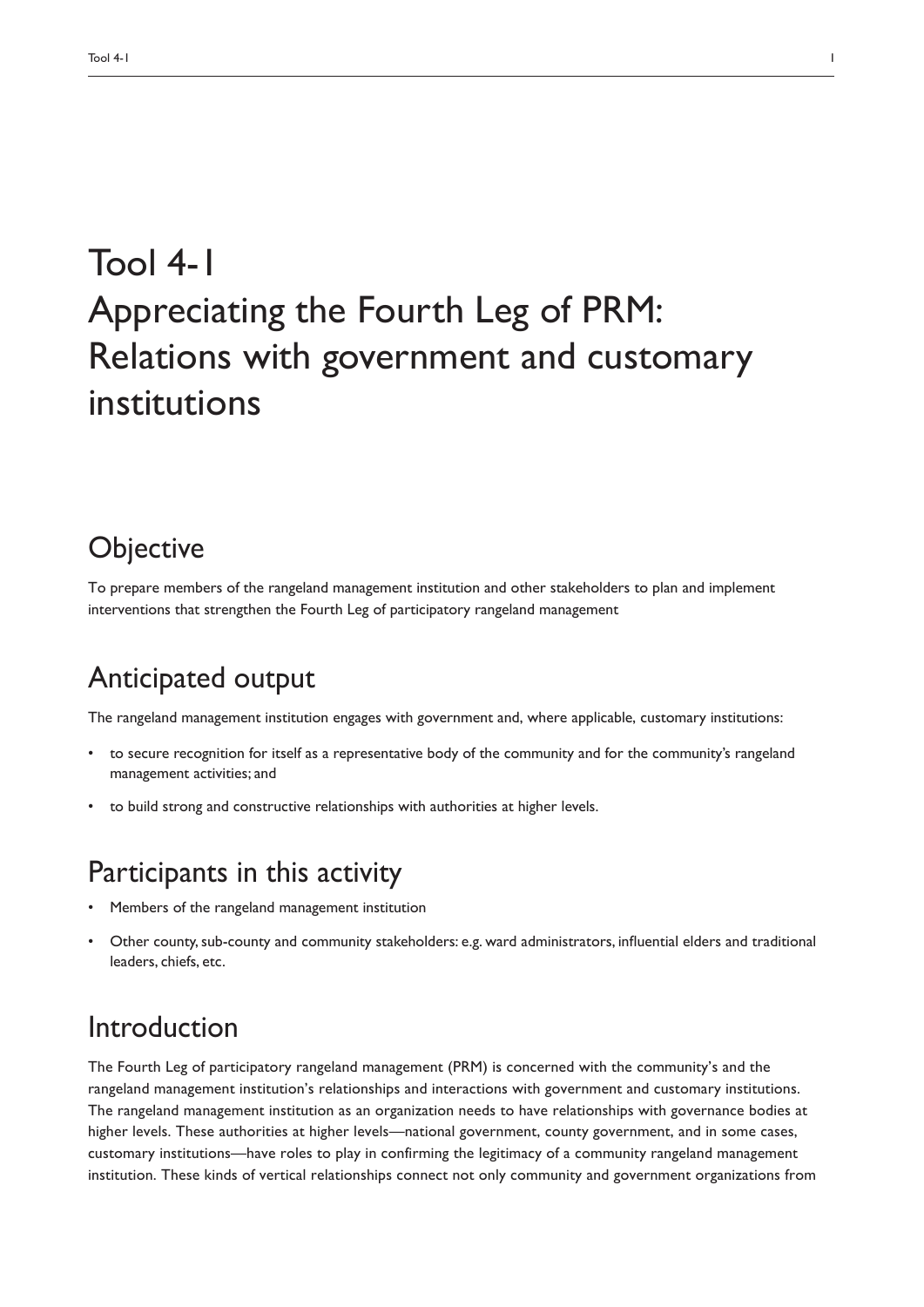different levels, but also the rules and processes such as grazing plans and bylaws and constitutions of a rangeland management institution that are embedded within a larger framework of laws and regulations. These include policy, legislation and regulations at both the county and national level, the constitution of Kenya and international law. Legitimization and, at times, enforcement of a rangeland management institution's grazing plans and other rules depends on these relationships.

# Formal recognition

Formal recognition of a community rangeland management institution is often based on county legislation that spells out the processes and requirements for rangeland management institutions to be recognized. The provisions of the 2010 constitution regarding community land and the Community Land Act (2016) provide a legal foundation for community management of rangelands (see Tool 4-2 for further elaboration on the implications of the Community Land Act for PRM). In some cases, PRM may take place through organizations established under other frameworks such as wildlife policy and legislation (for community conservancies) or water policy and legislation (for water resource user associations).

When a community rangeland management institution receives its formal recognition from one of these frameworks, it will typically receive a certificate or some other formal documentation. While such formal recognition from government is not nearly as important as the informal legitimacy that comes from the bottom up—people within and outside of the rangeland unit recognizing the institution as being legitimate and accepting its role—formal recognition is nevertheless very important. Government actors such as chiefs, ward administrators, and the Kenya Wildlife Service will normally require a rangeland management institution to have this recognition if they are to assist in any way with enforcement of its plans and rules.

Aside from the formal recognition of the rangeland management institution itself, its grazing plans and rules around land use can also be legitimized through processes such as strategic environmental assessments and county spatial planning.

### Relations with customary institutions

In some pastoralist communities in Kenya, traditional governance systems still have a significant degree of authority. These traditional governance systems, which are more than simply the elders of a particular settlement or local area, often involve systems of councils and traditional meetings at different levels, various categories of pastures and other land, rules around mobility and resource use and shared understanding on how rangelands are to be managed at a landscape scale. Establishing a strong working relationship with the traditional system, including recognition of the rangeland management institution by that system, is a key aspect of earning legitimacy in the eyes of community members and goes a long way towards strengthening the Fourth Leg of rangeland management.

One approach to strengthen relations with traditional institutions is for the rangeland management institution to be a hybrid institution that incorporates elements of both the traditional system and modern organizational forms. This strategy is particularly appropriate where the rangeland unit corresponds with a traditionally defined territory of some sort. Where there are traditional institutions such as a clan or section council that operates at a scale larger than the rangeland unit, for example, the Gabra Yaa council or the Rendille Naabo council, acceptance and recognition of the rangeland management institution by the customary governance body will make the work of the rangeland management institution much easier.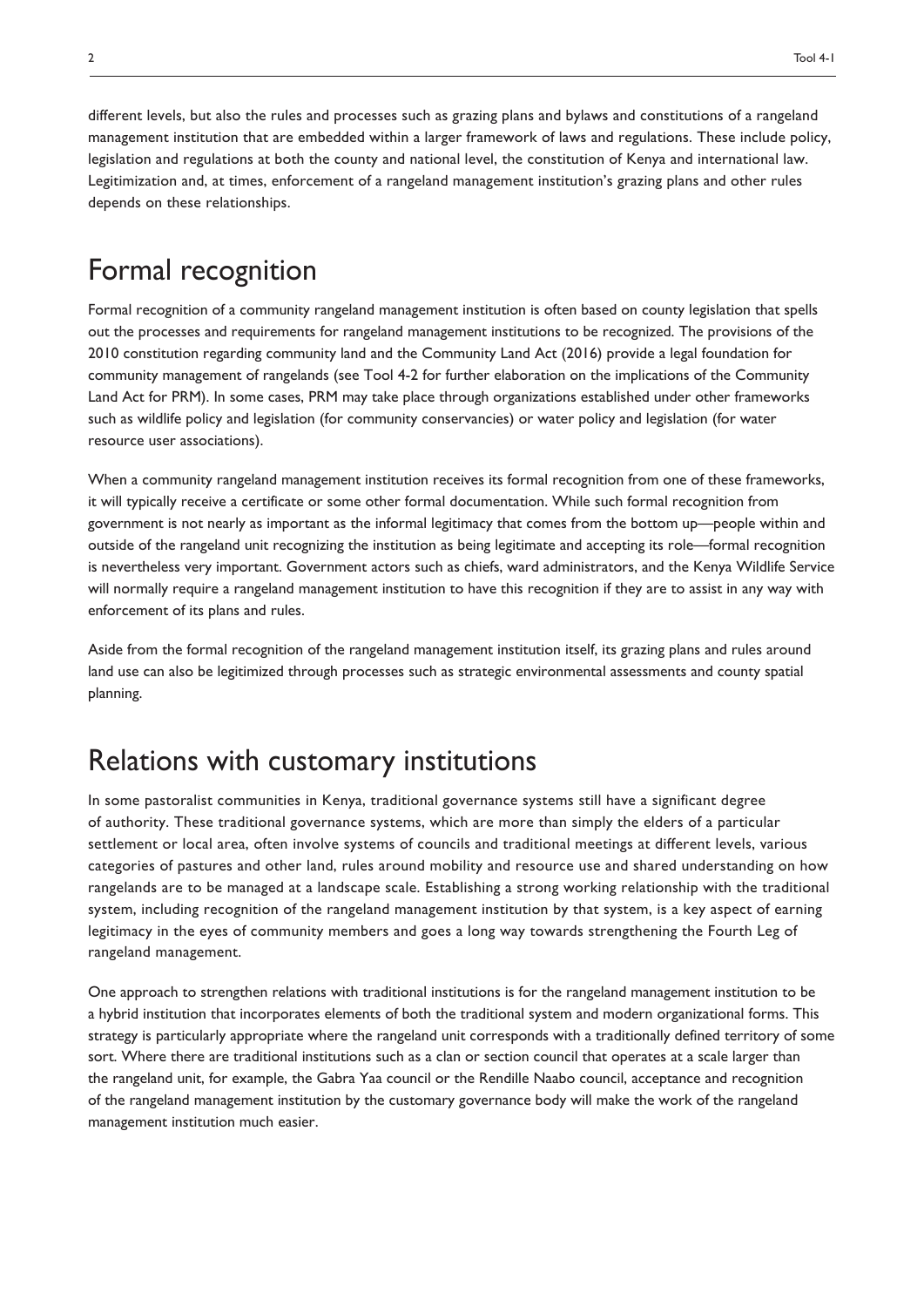#### The "soft side" of relations with authorities

The Fourth Leg of rangeland management relates not only to formal recognition by authorities but more generally to maintaining strong and constructive relationships with authorities. This requires frequent and ongoing communication with officials, participation in public forums and other platforms where community organizations interact with authorities and proactively involving officials in the activities and interventions of the community's rangeland management system. This helps to ensure officials are aware of the rangeland management institution and what the community is doing in terms of rangeland management, and encourage their support, sometimes financially from the county government budget or other sources.

The Fourth Leg of rangeland management also has a "soft side": frequent informal communication with government and traditional authorities.

## Examples of activities to strengthen the Fourth Leg

The following list is not exhaustive, but merely gives some examples of the kinds of activities and interventions that can help strengthen the Fourth Leg. In the near future, some of these will be elaborated as additional tools to be added to this toolkit.

- Obtaining formal recognition for the rangeland management institution: this may be under a framework established by county legislation or through other frameworks such as wildlife policy and legislation (for community conservancies) or water policy and legislation (for water resource users associations).
- Registration under the Community Land Act (2016): see Tool 4-2 for ideas on the relationship between community rangeland management institutions and the Community Land Act.
- Embedding grazing plans and rules around land use with government processes such as county spatial planning: the county spatial planning process can help ensure connections between land use planning at different levels. Incorporating community plans into the county spatial plan gives added weight to the community plans.
- Frequent informal communication with authorities: these include chiefs and sub-chiefs, ward administrators, members of the county assembly, staff of national and county government agencies and members of customary institutions.